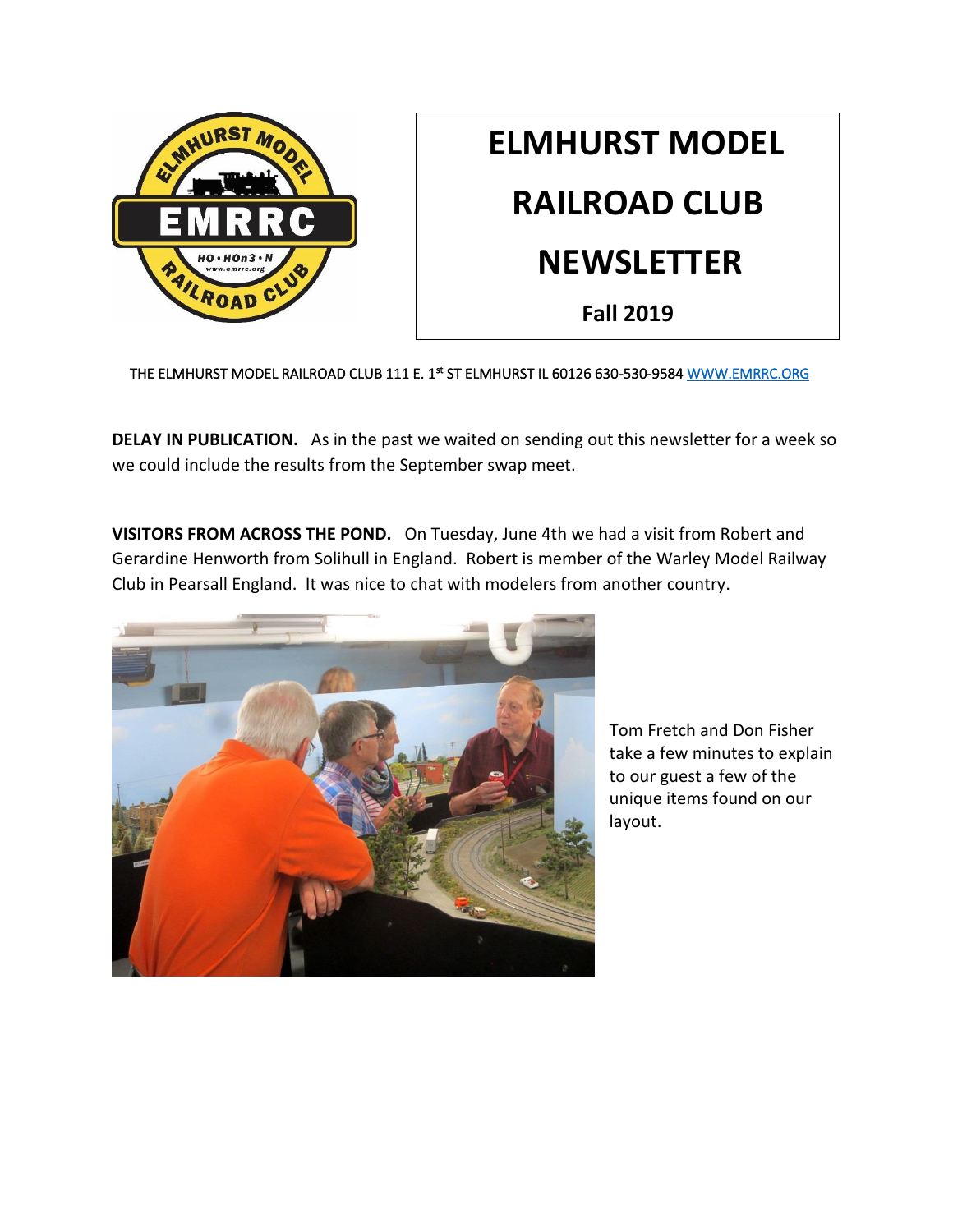### **SWAP MEET TOTALS FOR SEPT 2019 CLUB HOURS**

| Concessions         | \$282.00    | Sunday: Noon until 9:00 pm    |
|---------------------|-------------|-------------------------------|
| Tables & Admissions | \$1331.00   | Open house until 4:00         |
| Club Sales          | \$675.00    | Monday, Wednesday & Thursday  |
| <b>GROSS SALES</b>  | \$2288.00   | 7:00 until 10:00 pm           |
|                     |             | Friday: 7:00 until 10:00 pm   |
| Church Rental       | \$400.00    | Open house all night          |
| <b>Table Rental</b> | \$515.00    | Saturday: 3:00 until 10:00 pm |
| Food Items          | \$250.00    | Tuesday night is work night.  |
| <b>EXPENSES</b>     | (\$1165.00) | No operation.                 |
| <b>NET</b>          | \$1123.00   |                               |

**THE SWAP MEET SCHEDULE FOR 2020.** The contract is signed so we can announce the swap meet dates for 2020. January 10th, May 1st and September 18th. The swaps are held three times a year at the Elmhurst Christian Reformed Center, 149 Brush Hill in Elmhurst. If you're interested in getting a table or lending a hand, contact Steve Cerka at (630) 309-8475 and let him know. Flyers advertising the swaps are at the front door and kept in the office, please don't hesitate to grab a handful and pass them out. One issue we do have to deal with on a regular basis is breaking down after the swap. If you can stick around after 9:00 and lend a hand it would make things so much easier and faster.

**GENERAL MEMBERSHIP MEETINGS.** Meetings are now being held on the Saturday after the swap meet at 7:00 at the club. For 2020 this will be January 11th, May 2nd and September 19th. Be forewarned that the September meeting date might change if the City is holding events downtown that evening. The Board gets together as needed to deal with issues.

HO PROTO SESSIONS. Proto sessions are back starting on September 19<sup>th</sup>. A special Sunday night session will be held on October 6th and then the last session for 2019 will be on November 21st. The first sessions for 2020 are on January 16th, February 20th, March 19th and April 16th. The group meets at 6:45 and then start operations at 7:00 except for the Sunday session that meets at 5:30. If you're interested in being on the proto session notification list email Ashley Chmura at [opssession2012@hotmail.com.](mailto:opssession2012@hotmail.com)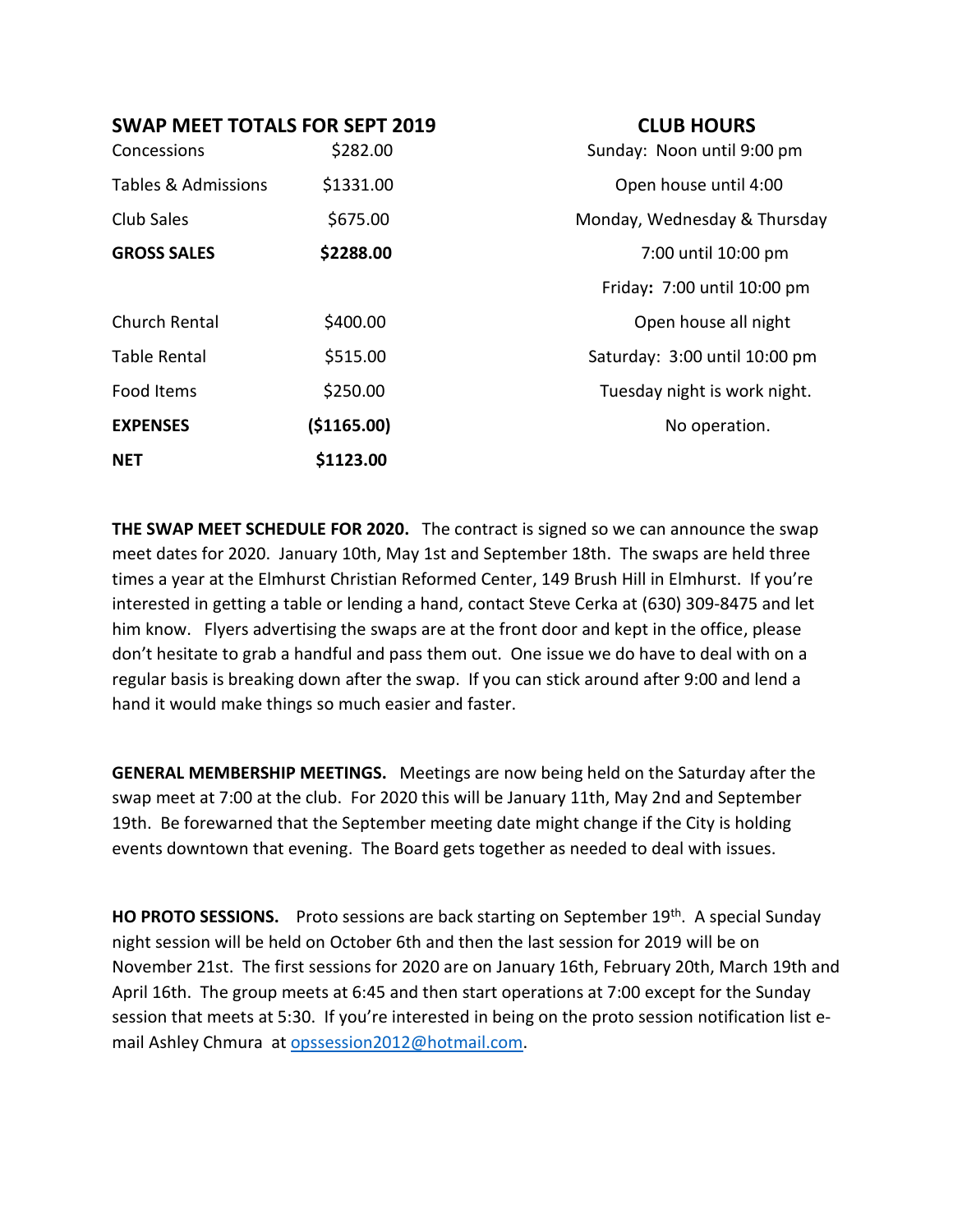**N SCALE NEWS.** On Wednesday June 26th we were host to attendees from the National N Scale Convention being held in Rosemont. Things started happening at around 8:00 am and by the time the last group departed at around 4:30 pm we had been visited by five (5) busloads of guests numbering around 120 people. Needless to say it was a very busy day. Special thanks to all the members who showed up and helped out for the day.



Jim Shilt takes some time explaining the layout to one of many of the convention attendees.

Cameras and video recording devices were the rule of the day for visitors from N Scale Convention.



At the conclusion of the convention in June and opportunity was presented to us to purchase a large quantity of material that was used on a private layout that was being dismantled. This collection included many signals, several buildings and vehicles and detail parts. So watch for things to start showing up on the layout.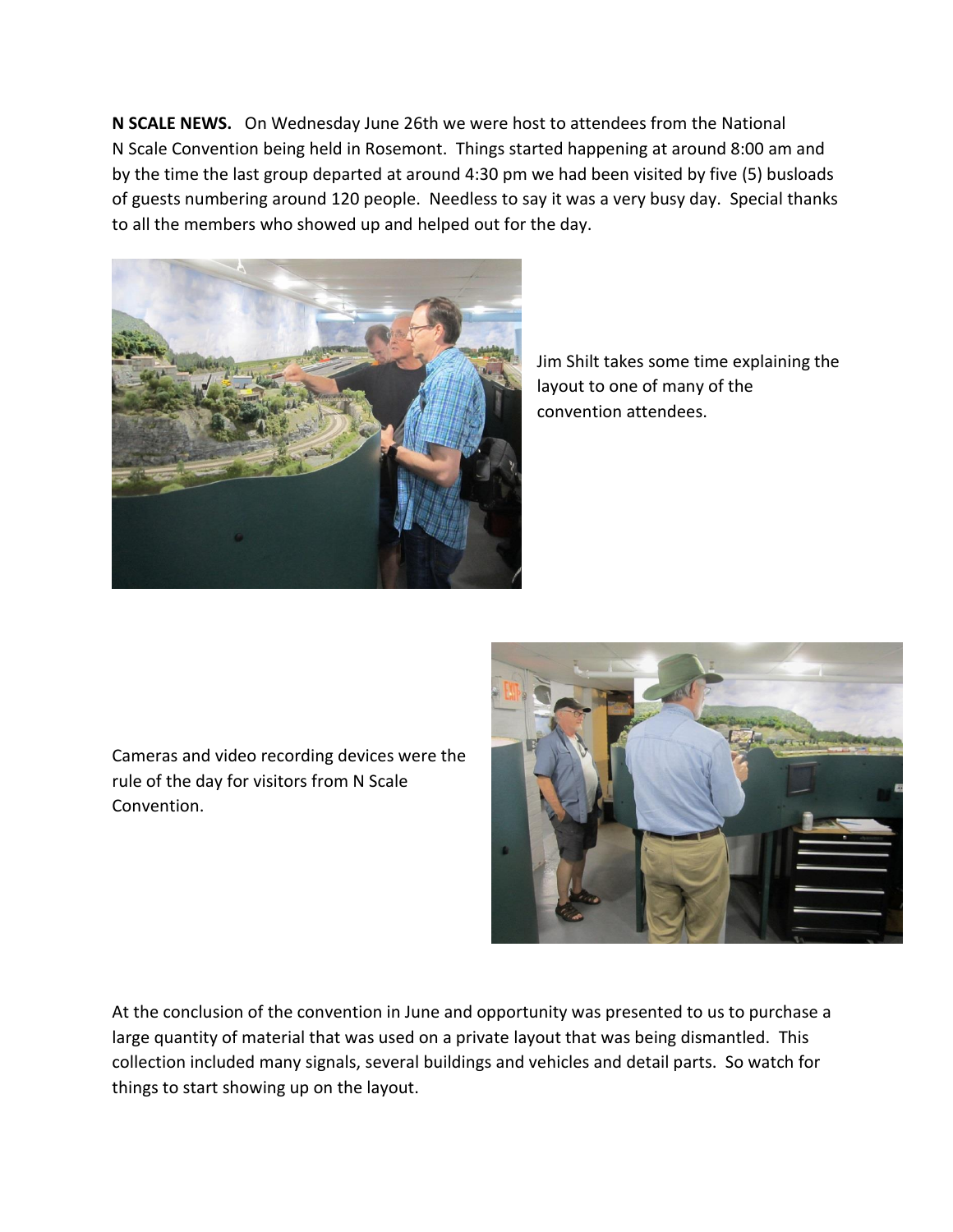**RPM MEET.** The annual RPM (Railroad Prototype Modelers) meet is set for October24-26 in Lisle and once again we have been asked if we would be open for attendees to visit on Saturday the 26th. The visiting hours have yet to be determined but we will post a notice on the bulletin boards when everything is finalized.

**BUTTONS AND BOWS.** On Monday morning June 10th the club was opened for the annual visit from the Buttons and Bows Preschool. Upwards of 45 youngsters and their adult helpers spent an enjoyable half-hour watching trains run on the HO layout. We are part of their summertime trip to downtown Elmhurst and members always look forward to having the kids come by for a visit.



Youngsters watching colorful passenger trains on the HO layout. Maybe a future modeler is in their midst.

**EMRRC.ORG.** The new club website is up and running. There are still a few areas that are being worked on and since we now have access to the inner workings we'll be able to change it as needed and keep it current. Membership applications and dues payments can be processed through the site also.

The "Members Only" section is accessible but we need members to submit items and ideas. Contact us with inputs for this area. We would like to have videos of clinics, tips and home layouts made available in this section. If you are interested in having access you need to submit your name and a working e-mail address t[o emrrc@comcast.net.](mailto:emrrc@comcast.net) So far we've got about 70 members listed.

As time progresses you will see the site changing. We have to strike a balance between having a site that is useful for our members but still appealing to the general public.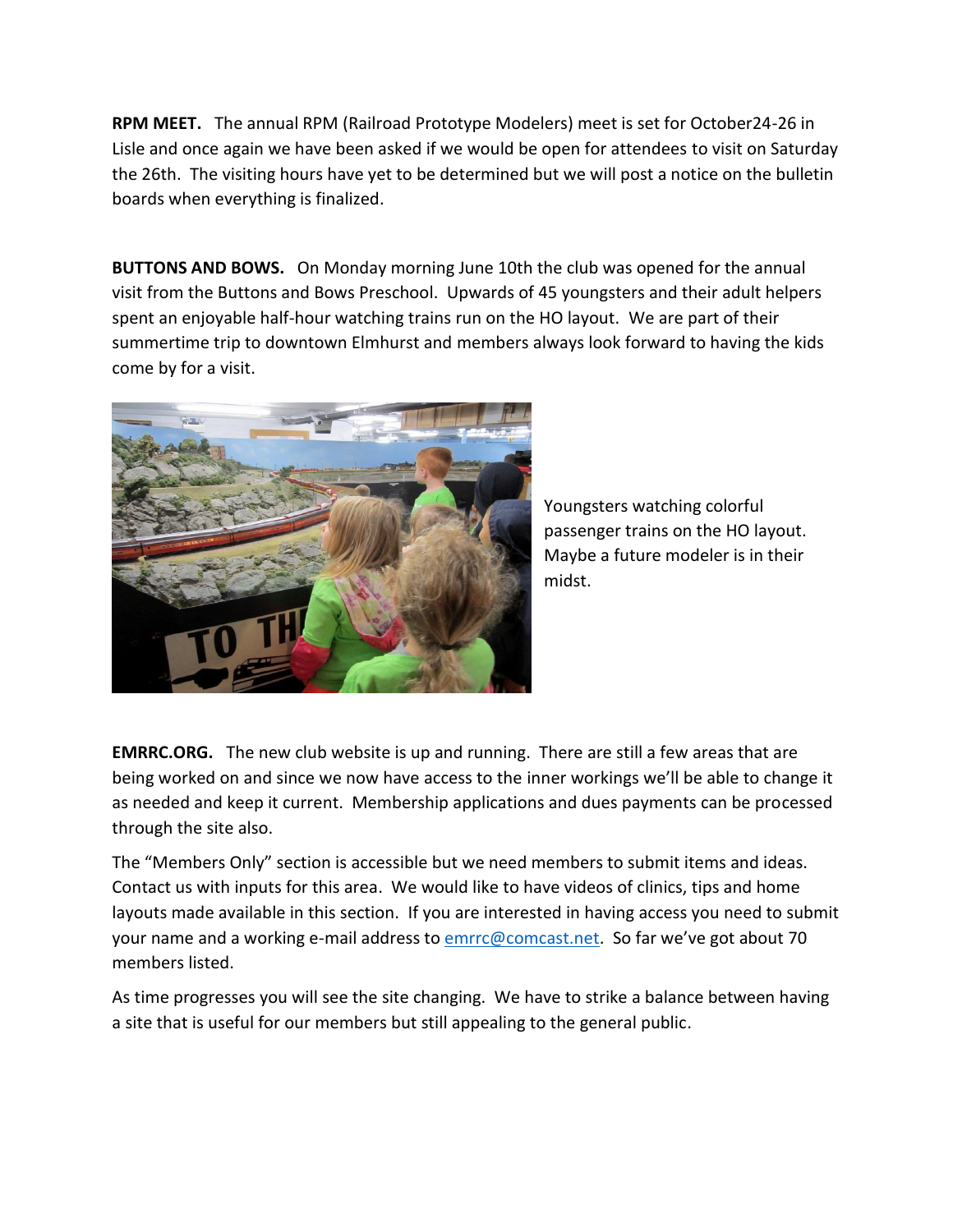**HO SCALE NEWS.** If any of you had the opportunity to visit Sioux Falls, South Dakota and had the chance to see their light show then you can relate to what Paul Jasiczek is installing at the falls next to Shelbina. Lights change underneath the bridge providing a multi-color show. While still in need of some fine tuning it does look rather striking. The picture below does not do the scene justice at all.



We're waiting on the track plan for the ore dock area so it can be reviewed and approved. We hope to have this in our hands within the next couple of months so that it can be signed off and the final construction can begin.

Routine maintenance and upkeep is a never ending task. Even something as simple as track cleaning can make a difference in the layout operations. Certain areas on the HO layout are in need of refreshing and minor scenery repairs are also in need of attention. We can always use extra hands on Tuesday nights.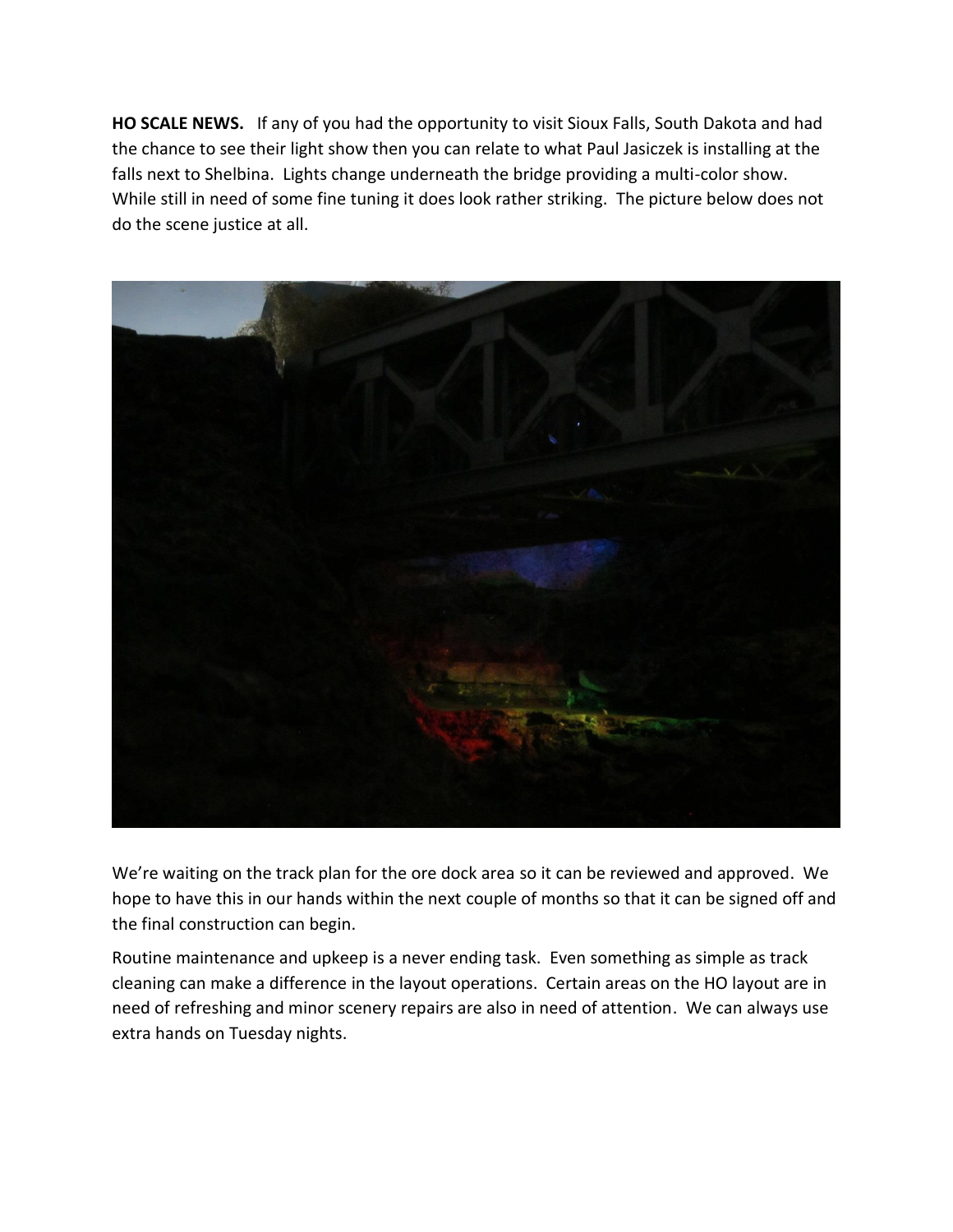**CLUB ELECTION.** If you are interested in running for the Board of Trustees then you must have your letter / resume posted on the bulletin board by November 15th. There are two (2) trustee positions up for election this year.

**HERITAGE NIGHT.** On September 21st we will hosting a "Heritage Night" on all of the layouts. Load up your excursion train or any blast from the past and your show-off your favorite railroad's heritage. Rumor has it that munchies will be provided.

While we are on the subject of railroad heritage don't forget that the majority of the "fallen flags" as well as roads that are still in operation have historical societies that provide a wealth of information for modeling and prototype operations alike. Membership applications for several of these groups are at the front door and as more become available we will be putting them there also.

**HOn3 NEWS.** As of late the emphasis has been on the lower scenery and putting finishing touches on other items. The scenery crew has been working on the area around the yard and shop stretching back towards the town.

### **OPEN HOUSE, AGAIN… WHY DO WE KEEP BRINGING THIS UP EVERYTIME?**

## **BECAUSE IT IS IMPORTANT.**

That being said let us remember that interacting and being friendly with visitors is paramount. Be helpful and answer any questions.

Keep our eating confined to the club room. Keep the bench open for our guests to use and not congregate around the desk. If you need to take a breather that's why we have the club room.

**Appropriate appearance and behavior is expected of all members. Key monitors you are responsible! You'll never get a 2nd chance to make a 1st impression. Open house is our chance to show what we are all about, let's make the most of it.**

**CLEANING.** It's not really that difficult for you to pick up after yourselves and be sure your

trash winds up in the can. We provide the tools and supplies for cleaning the bathroom so it's not asking much for you to take 5 minutes to put them to good use. If it was done 3 times a week then keeping it clean would be easier and the room would be much nicer.

And now that Autumn is upon us this includes sweeping up the little yellow monsters that for some unknown reason always wind up downstairs.